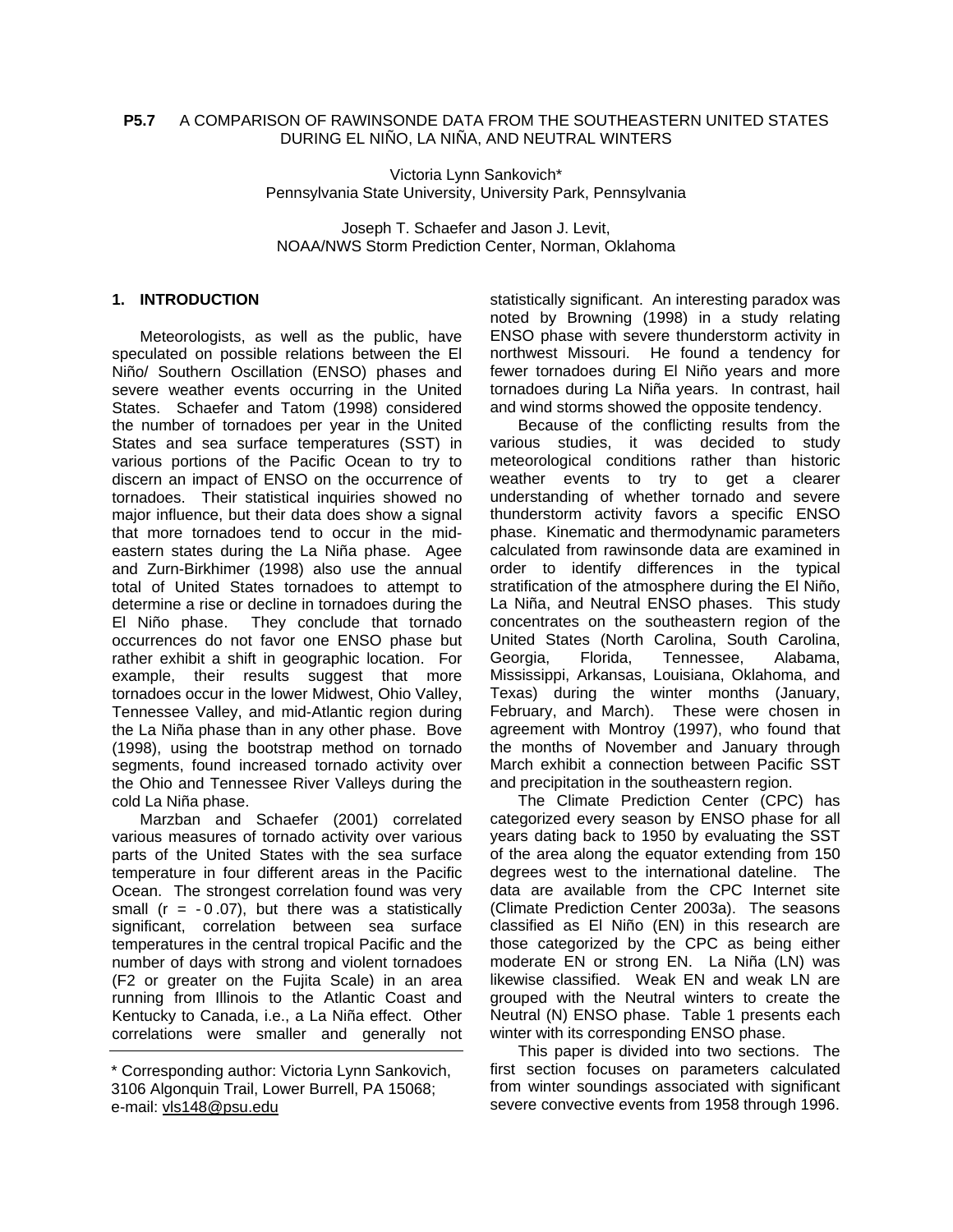In the second section, all 00 UTC soundings released from sites in the Southeastern United States during the winter months of 1958 through 2003 are considered. In both sections, the years are stratified by ENSO phase, and the characteristics of each grouping are examined and compared to see if the typical atmospheric structure during any specific ENSO phase is more compatible with severe thunderstorm occurrence.

### **2. METHODOLOGY**

The following parameters are examined for each sounding: Lifted Index, Mixed Layer CAPE, Convective Inhibition, Surface–1 km Storm-Relative Helicity, Surface–3 km Storm-Relative Helicity, and Surface–6 km Bulk Shear. Also, two composite indices, the Supercell Composite Parameter and the Significant Tornado Parameter, are computed. Table 2 lists these parameters along with their relation to severe weather. These parameters are commonly used in forecasting severe weather and, when used together, give a general overview of the configuration of the atmosphere.

| El Niño |      | La Niña |      |      |
|---------|------|---------|------|------|
| 1958    | 1957 | 1972    | 1988 | 1971 |
| 1966    | 1959 | 1975    | 1990 | 1974 |
| 1969    | 1960 | 1977    | 1991 | 1976 |
| 1973    | 1961 | 1978    | 1993 | 1989 |
| 1983    | 1962 | 1979    | 1994 | 1999 |
| 1987    | 1963 | 1980    | 1996 | 2000 |
| 1992    | 1964 | 1981    | 1997 |      |
| 1995    | 1965 | 1982    | 2001 |      |
| 1998    | 1967 | 1984    | 2002 |      |
|         | 1968 | 1985    | 2003 |      |
|         | 1970 | 1986    |      |      |

|  |  |  |  |  | Table 1: Winters classified by ENSO phase (1957–2003) |
|--|--|--|--|--|-------------------------------------------------------|
|--|--|--|--|--|-------------------------------------------------------|

The parameters are categorized by ENSO phase (EN, N, and LN) and their distributions are calculated to determine if there is a higher or lower propensity for severe weather during the ENSO phases. Parameter distributions are analyzed via a box plot created with PSI Plot Version 6 software (Poly Software International 1999). The box plot

| <b>PARAMETER</b>                                         | <b>DESCRIPTION</b>                                                   | <b>UNITS</b> | <b>CHARACTERISTIC FAVORING</b><br><b>STORM DEVELOPMENT</b>                                                |  |  |  |
|----------------------------------------------------------|----------------------------------------------------------------------|--------------|-----------------------------------------------------------------------------------------------------------|--|--|--|
| Thermodynamic:                                           |                                                                      |              |                                                                                                           |  |  |  |
| Lifted Index (LI)                                        | 100-hPa Mean Layer<br>Lifted Index at 300 hPa                        | °C           | More Negative ML LI indicates<br>more instability                                                         |  |  |  |
| <b>CAPE</b>                                              | 100-hPa Mean Layer<br>CAPE                                           | $J kg-1$     | <b>High CAPE</b>                                                                                          |  |  |  |
| Convective Inhibition (CIN)                              | 100-hPa Mean Layer<br>Convective Inhibition                          | $J kg-1$     | Higher CIN tends to prevent lifted<br>parcels from reaching LFC, thus<br>serving to limit deep convection |  |  |  |
| Kinematic:                                               |                                                                      |              |                                                                                                           |  |  |  |
| <b>Bulk Shear (BKSHR)</b><br>(magnitude of shear vector) | Surface-6 km Bulk<br>Shear                                           | knots        | <b>High SHR</b>                                                                                           |  |  |  |
| 1 km Storm-Relative Helicity<br>(Sfc-1 km SRH)           | SFC-1 km Storm-<br><b>Relative Helicity</b>                          | $m2s-2$      | High Sfc-1 km SRH promotes<br>rotation                                                                    |  |  |  |
| 3 km Storm-Relative Helicity<br>(Sfc-3 km SRH)           | SFC-3 km Storm-<br><b>Relative Helicity</b>                          | $m2s-2$      | High Sfc-3 km SRH promotes<br>rotation                                                                    |  |  |  |
| <b>Composite:</b>                                        |                                                                      |              |                                                                                                           |  |  |  |
| <b>Supercell Composite</b><br>Parameter (SCP)            | Combination of CAPE,<br>SRH, Bulk Richardson<br><b>Number</b>        |              | Supercells likely when SCP > 1                                                                            |  |  |  |
| Significant Tornado<br>Parameter (STP)                   | Combination of CAPE,<br>SRH, BKSHR, and lifted<br>condensation level |              | Significant Tornadoes likely when<br>STP > 1                                                              |  |  |  |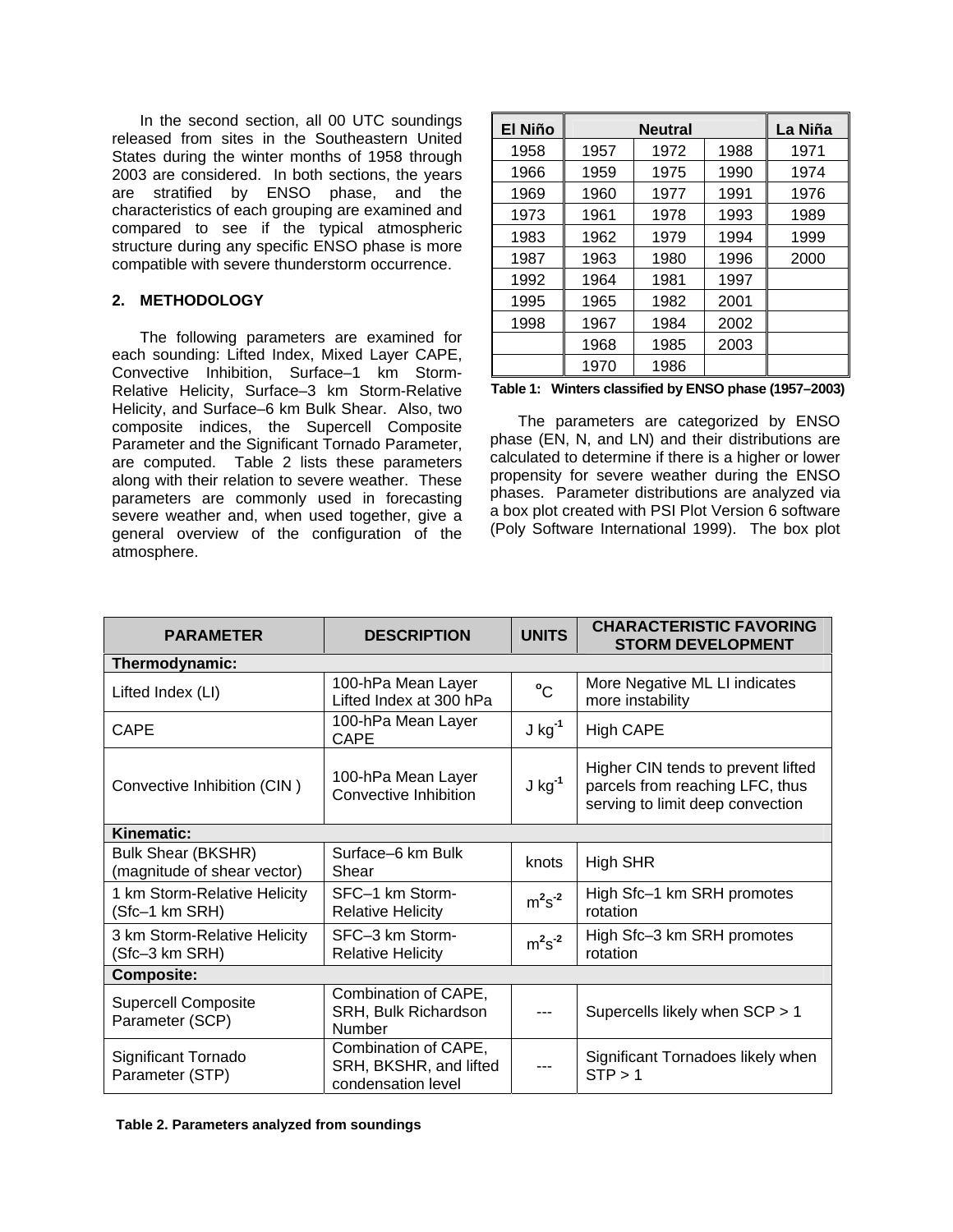displays the minimum value, 10<sup>th</sup> percentile, 25<sup>th</sup> percentile, mean (50<sup>th</sup> percentile), 75<sup>th</sup> percentile, .<br>90<sup>th</sup> percentile, and maximum values of the distribution. Using Fig. 1A as an example, the maximum and minimum values appear at the ends of the outer whiskers on the plot. The lower trapezoidal area of the shaded region represents the 10–25% portion of the data, and the upper trapezoidal shaded region is the 75–90% distribution. The central rectangle displays the inner 50% of the data, and the middle horizontal line is the mean.

### **2.1** *Thermodynamic Parameters*

The Lifted Index (LI) examined is the "100-hPa Mean Layer Lifted Index at 300 hPa." It is the difference between the observed 300-hPa temperature and the temperature that the lowest 100-hPa mean parcel would have after being lifted to 300 hPa. It is similar to Galway's Lifted Index (Galway 1956) except 300 hPa is used as the reference level instead of 500 hPa. By using 300 hPa, the index considers the lifted parcel buoyancy in the upper-troposphere.

Mean Layer Convective Available Potential Energy (CAPE) is the maximum amount of energy available to an ascending mean parcel from the lowest 100 hPa of the atmosphere. CAPE is computed using parcel theory and is the area on a thermodynamic diagram between the lifted parcel curve and the observed sounding. The more energy a lifted parcel has available, the greater the possibility of the atmosphere to evolve into a severe storm or tornado.

Convective Inhibition (CIN) is the amount of energy that a surface air parcel must gain in order to be lifted from its original height to its level of free convection (LFC) (Glickman 2000). The higher the CIN value, the more unlikely air is to reach its LFC and evolve into a severe convective storm. Therefore, this measurement is valuable in determining the probability of severe weather.

## **2.2** *Kinematic Parameters*

Surface–6 km Bulk Shear (BKSHR) is the magnitude of the shear vector between the winds at the surface and those at 6 km above ground level. This vector indicates the change of wind direction and speed across the lower troposphere. Severe weather is normally associated with high BKSHR, and as the severity of deep convection increases, BKSHR will also increase (Craven et al. 2002).

Storm-Relative Helicity (SRH) measures how rapidly storm inflow is bringing rotation into the storm. Mathematically, it is the inner product of the storm-relative winds and the streamwise vorticity. This parameter is generally related to the tendency for a supercell to rotate (Glickman 2000). The 1 km Storm-Relative Helicity (Sfc–1 km SRH) is the integral of SRH over the layer stretching from the surface to 1 km, and the 3 km Storm-Relative Helicity (Sfc–3 km SRH) is the integral over the lowest 3 km of the atmosphere.

### **2.3** *Composite Parameters*

The two composite parameters considered were first presented in Thompson et al. (2003). They provide a preliminary screen of rawinsonde data to identify environments most capable of supporting severe convection.

The Supercell Composite Parameter (SCP) is a combination of the CAPE of the most unstable parcel in the lowest 300 mb (MUCAPE), the Sfc–3 km SRH, and the square of the difference between the density weighted winds in the Surface to 6 km layer and those in the Surface to 500 m layer (this wind is often called the Bulk Richardson Number or BRN shear). SCP can be computed from the formula:

 $SCP = (MUCAPE/1000 J kg^{-1})$ • (Sfc–3 km SRH/100 m<sup>2</sup>s<sup>-2</sup>) • (BRN shear/40  $\text{m}^2\text{s}^2$ ).

A study of RUC–2 soundings found that values of SCP greater than 1 generally favor supercell storms.

The Significant Tornado Parameter (STP) is similar to SCP. The STP aims to discriminate between environments compatible with significant tornadic activity and those compatible with nontornadic supercell storms. The formula for STP is:

 $STP = (CAPE/1000 J kg^{-1})$  • (BKSHR/39 kt)  $\bullet$  (Sfc–1 km SRH/100 m<sup>2</sup>s<sup>-2</sup>) • ([2000 - LCL height]/1500 m).

An STP value of 1 appears to be a reasonable criteria to discriminate between non-tornadic supercells and significant tornado environments.

It must be emphasized that SCP and STP do not uniquely indicate severe weather potential. They simply provide a first-guess discrimination of areas where storm potential will exist.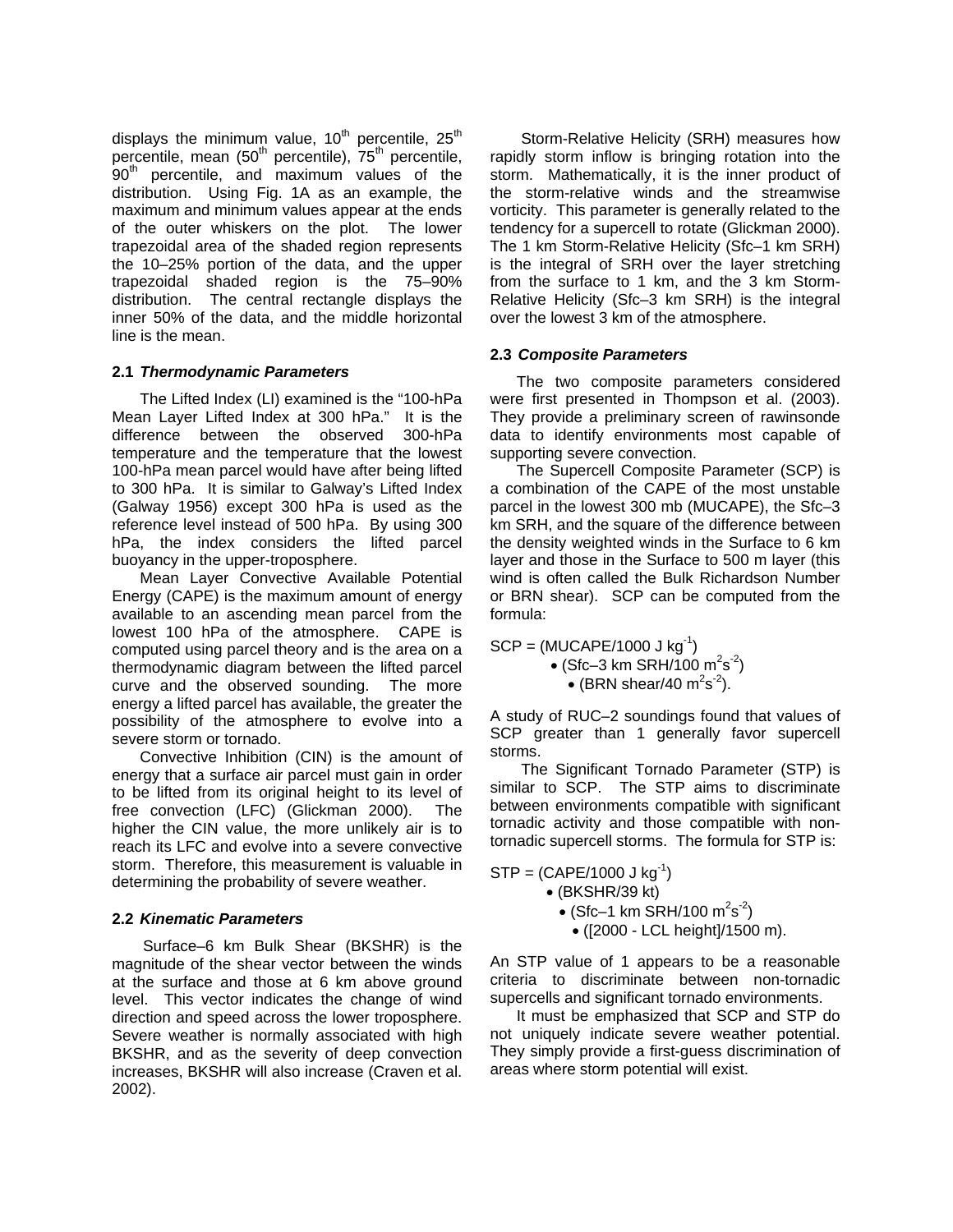

FIGURE 1: Box plots for parameters associated with severe weather soundings: A) Lifted Index; B) Mixed Layer CAPE; C) Convective Inhibition; D) Surface-6 km Bulk Shear; E) Surface-1 km Storm-Relative Helicity; F) Surface-3 km Storm-Relative Helicity; G) Supercell Composite Parameter; H) Significant Tornado Parameter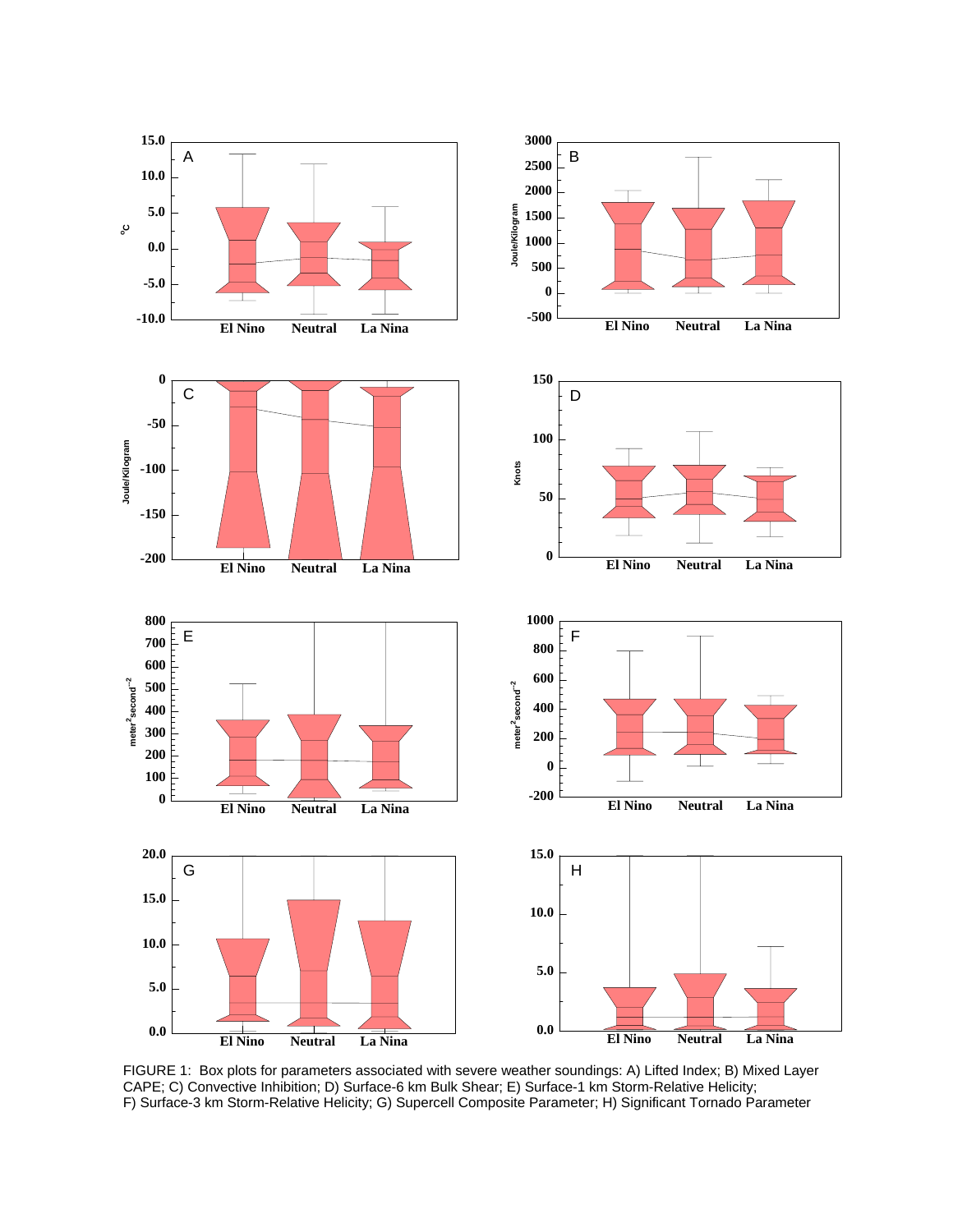#### **3. SEVERE WEATHER SOUNDINGS**

Atmospheric conditions associated with severe thunderstorms are examined to see whether the ENSO phase affects the atmospheric structure associated with severe thunderstorm activity.

#### **3.1** *Data*

An expanded version of the significant severe thunderstorm proximity dataset created by Brooks and Craven is utilized (Brooks and Craven 2002; Craven et al. 2002; Craven and Brooks 2004). It consists of parameters computed from rawinsondes that were released within 100 nautical miles (185.3 km) and 3 hours of significant wind events (gusts greater than or equal to 65 knots), significant hail occurrences (hail greater than or equal to 2"), and/or significant tornadoes (tornadoes rated F2–F5) during the period 1957 through 1996, inclusive. (The original Brooks and Craven database only considered the period 1997–1999.) Of the 3,243 proximity soundings, 266 were taken during the winter months (January, February, March). Since the data sample is so small and over 90% of the soundings were taken in the Southeast, the entire winter proximity dataset is examined. These data were then sorted by ENSO Phase (Table 3). Over two-thirds (67.3%) of the proximity soundings were collected during Neutral (N) years, 17.3% in La Niña (LN) years, and 15.4% in El Niño (EN) years. This compares to 70% of the years being Neutral, 20% La Niña, and 10% El Niño.

| <b>ENSO Phase</b> | <b>Number of</b><br><b>Proximity</b><br><b>Soundings</b> | Number of<br>years |
|-------------------|----------------------------------------------------------|--------------------|
| El Niño           | 41                                                       |                    |
| <b>Neutral</b>    | 179                                                      | 28                 |
| La Niña           | เค                                                       |                    |

**Table 3: Proximity Soundings by ENSO Phase**

#### **3.2** *Analysis*

The 300-hPa LI box charts (Fig. 1A) indicate very little difference in the lower 75% of the datasets associated with each ENSO phase. The median values are (-2.1, -1.2, -1.6) for (EN, N, LN), and the 10% values are (-6.1, -5.1, -5.6) respectively. When it is noted that rawinsonde temperature accuracy is only about  $\pm$  0.3°C (Elliott and Gaffen 1991), these values are virtually the same. However, there are differences apparent on the stable (positive) side of the LI distributions,

with the  $90<sup>th</sup>$  percentile values being (5.8, 3.7, 1.3). It is quite likely that the proximity soundings that show marked stability are not representative of the actual severe thunderstorm environment since Brooks and Craven did not consider the synoptic situation associated with individual soundings. Many of these soundings may have sampled the cold side of a frontal system while the storms occurred in the warm sector.

The mixed layer CAPE (Fig. 1B) analysis supports this interpretation. All the proximity soundings indicate unstable conditions with CAPE of zero J kg $^{-1}$ or higher (Fig. 1B), and only three of the soundings had zero J kg<sup>-1</sup> CAPE. Since CAPE is a vertically integrated parameter, this adds credence to the speculation that the soundings with positive LIs are not representative of the actual storm environment. There is very little difference in the CAPE distributions between the three ENSO phases.

In order to show resolution in the CIN distributions, it was necessary to limit the minimum value displayed. All CINs lower than  $-200$  J kg<sup>-1</sup> were arbitrarily set to -200 J kg<sup>-1</sup> for the analysis. (While this caused a slight change in the  $10<sup>th</sup>$ percentile level for both the N and LN groups, it did not change any of the other plotted thresholds.) Also, since the upper limit of CIN is zero by definition, values computed to be greater than zero must arrive from erroneous input data and are ignored. The relatively high median value of CIN (Fig. 1C) for EN storms is again probably caused by the unrepresentative data in several of the soundings.

The Surface–6 km BKSHR for severe weather is shown in Fig. 1D. At first glance it appears as though the distributions are somewhat different because the LN phase has a very tight 75–90% spread compared to the EN and N phases. However, upon comparison of the middle 50% spread of the data, it is apparent that each phase is actually quite similar to the others: 43–67 kt is the EN 50% spread, 39–64 kt is the LN 50% spread, and 45–67 kt is the N 50% spread. Hence, BKSHR associated with severe convection is relatively independent of ENSO phase.

Because of extreme outliers, the Surface–1 km SRH data is arbitrarily capped at 800  $\text{m}^2\text{s}^2$ . Similarly, since positive values of SRH are most compatible with the occurrence of cyclonic storms, zero is used as a lower limit. This expediently removes erroneous data, albeit at the expense of a few negative outliers. In general, the spread of the Sfc–1 km SRH data for the three different ENSO phases (Fig. 1E) is very similar, except that the N group has a greater spread between the  $10<sup>th</sup>$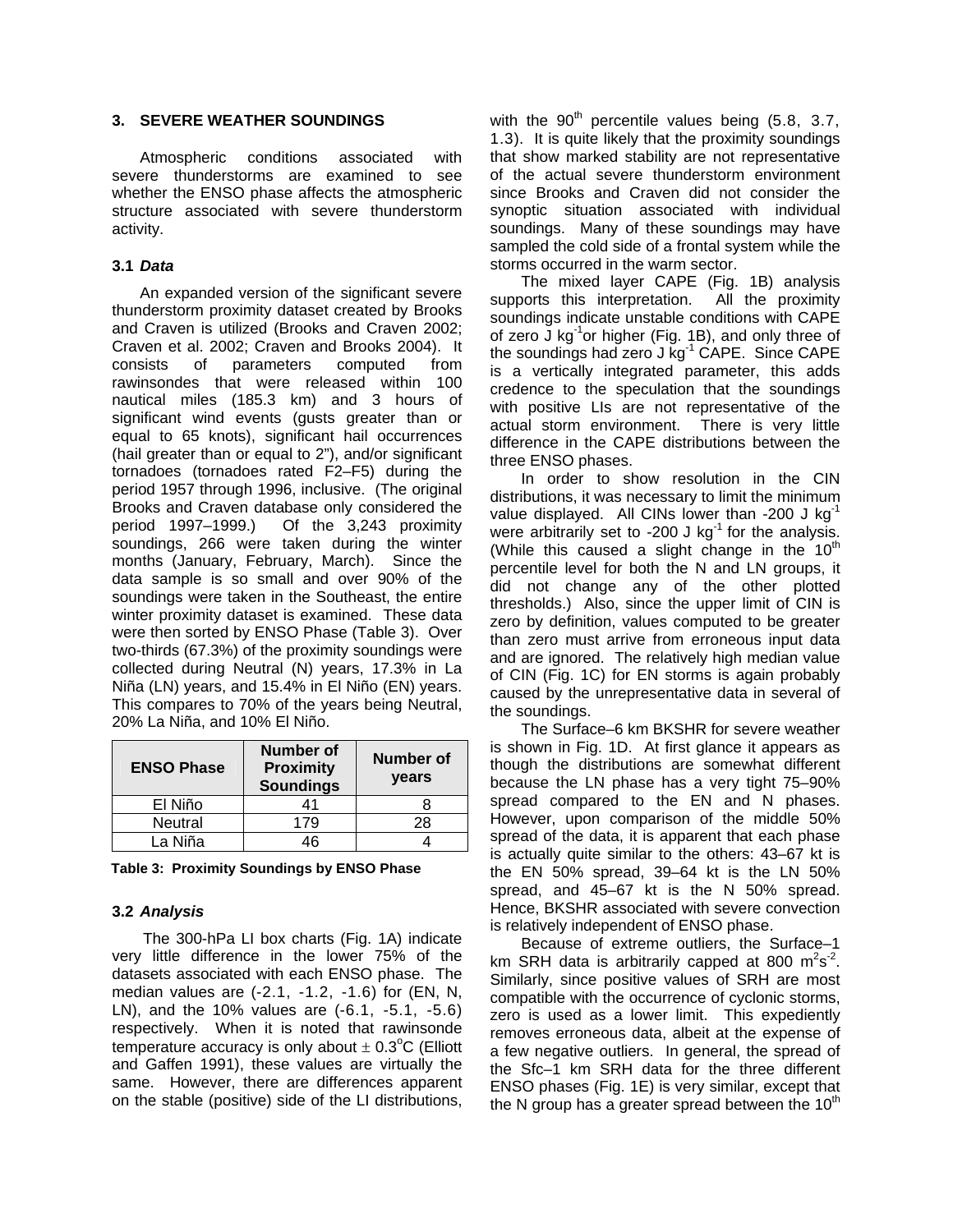percentile and 90<sup>th</sup> percentile values. When the depth of the integration is increased to Surface–3 km (Fig. 1F), the SRH had fewer extreme values so the distributions can be displayed without truncation. Neither helicity value gives an indication of having a dependence on its associated ENSO phase.

Since supercell composite parameter (SCP) values greater than 1 suggest conditions that strongly favor supercells, positive outliers are capped at 20. (Note that all of these very high values lie above the  $90<sup>th</sup>$  percentile level.) Additionally, since conditions that would make SCP less than zero are not conducive to storm development, negative values are truncated from the distribution as potentially non-representative of the near storm environment. For the winter proximity dataset, there was only one negative reading (computed from a Neutral ENSO sounding). Although the spread between the middle 50% of the distribution is wider for the Neutral distribution than the other two ENSO phases (Fig. 1G), the three phases for SCP (Fig. 1G) are quite similar. The median values are (3.46, 3.4, and 3.09) for (EN, N, LN).

Similar reasoning leads to capping the significant tornado parameter (STP) at 15. Again, this change only affects outliers beyond the  $90<sup>th</sup>$ percentile level. The distribution is also truncated at zero in an attempt to eliminate nonrepresentative values. The resulting box chart (Fig. 1H) is similar to that of the SCP. The median values are virtually the same, with the only apparent difference being that the width of the middle 50% for the Neutral phase is larger.

## **3.3** *Interpretation*

The eight parameters analyzed for winter severe thunderstorms in the United States suggest that severe weather is independent of ENSO phase. Severe thunderstorms develop from similar atmospheric stratifications regardless of the physical processes responsible for creating the pre-storm environment. Essentially, this is what allows us to make operational severe thunderstorm forecasts.

## **4. WINTER SOUNDINGS FROM THE SOUTHEASTERN UNITED STATES**

The same sounding parameters that were used to evaluate the severe thunderstorm proximity soundings are computed for every 00 UTC rawinsonde release during the winter over a span of 46 years to see whether ENSO has a consistent effect on the atmospheric structure that makes one phase more conducive to severe thunderstorm activity than others.

## **4.1** *Data*

The Storm Prediction Center (SPC) maintains an archive of sounding data collected from 1958 through the present. For this study, soundings taken in the Southeastern United States during the winter months at 00 UTC between 1958 and 2003, inclusive, are examined. Altogether, approximately 67,000 soundings are examined and categorized by ENSO phase. From these data, the same eight sounding parameters (three thermodynamic, three kinematic, and two composite) were examined because of their association with severe weather and severe thunderstorm development (Table 2).

# **4.2** *Analysis*

As would be expected from a study of all winter soundings, the typical atmospheric structure is extremely stable. The 300-hPa LI box charts (Fig. 2A) indicate very little difference in the upper 75% of the data categories. The median LIs are (14.2, 14.8, 12.0) for (EN, N, LN) respectively. However, the  $10^{th}$  percentile values are (2, 1.25, -0.5) respectively. This indicates that there are more unstable LIs associated with La Niña years than with Neutral or El Niño ones. It must be noted that the extreme values of negative LI observed during all three ENSO phases (- 10.3, -12.6, -11.0) are comparable.

Since the vast majority of soundings are stable (ML Cape is less than or equal to zero  $J kg^{-1}$  on 74.6% of the soundings), only cases where positive CAPEs exist were considered (Fig. 2B). For the unstable cases, the  $75<sup>th</sup>$  and  $90<sup>th</sup>$  percentile thresholds are higher during La Niña years, again indicating a tendency for more unstable days during the cold ENSO phase.

To allow for resolution in the box plots, CIN values are capped at  $-200$  J kg<sup>-1</sup>. This only impacts the data that is less than the lowest 10% of any of the distributions (Fig. 2C). In contrast to the LI and CAPE distributions, the  $75<sup>th</sup>$  and  $90<sup>th</sup>$ percentile thresholds indicate slightly less of a tendency during La Niña for CIN to prevent parcels to reach the LFC.

The Surface–6 km Bulk Shear data (Fig. 2D) contains some very extreme positive values. Because of this, the values were capped at 150 kt.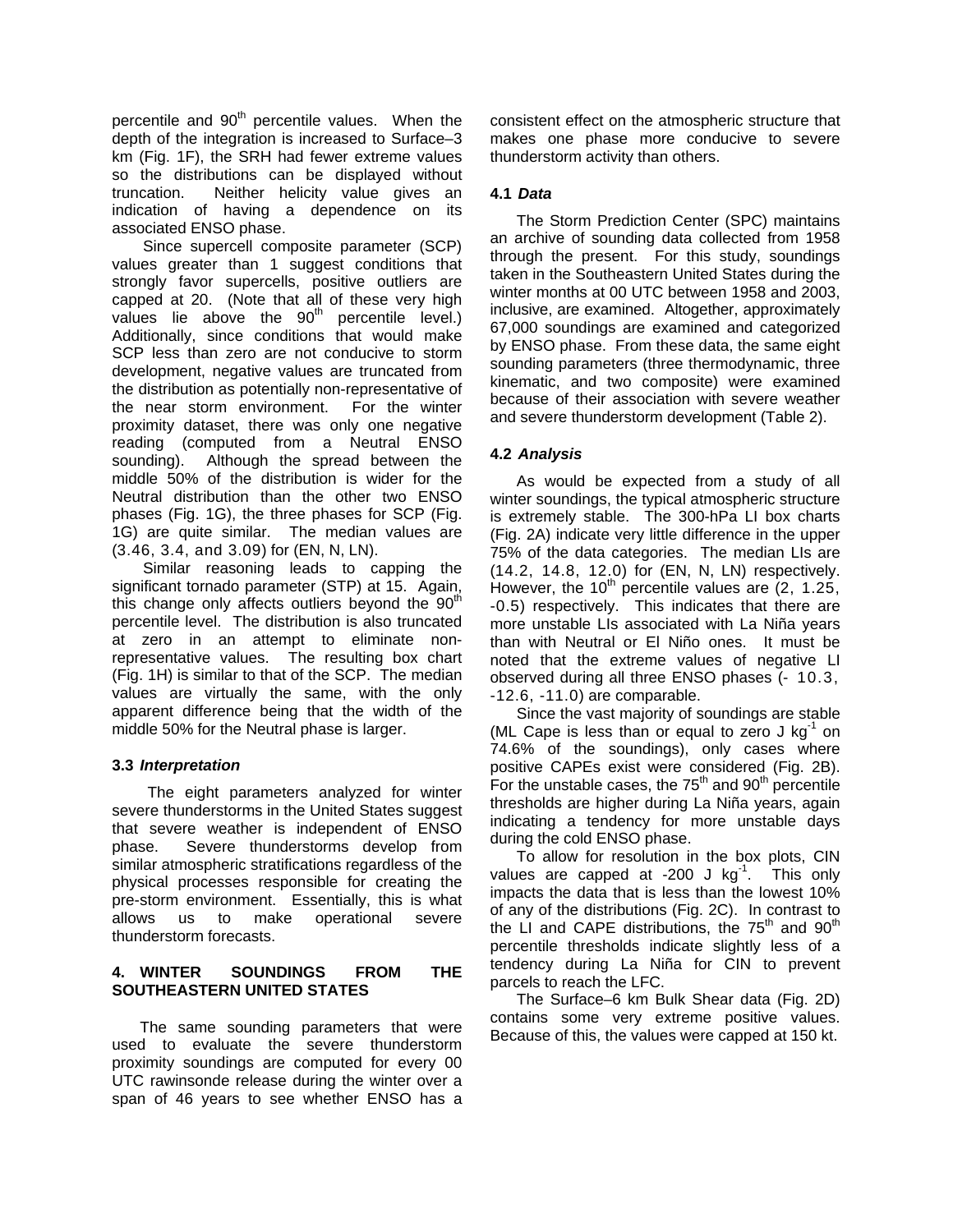

FIGURE 2: Box plots for parameters associated with all winter 00 UTC soundings from the Southeastern United States: A) Lifted Index; B) Mixed Layer CAPE; C) Convective Inhibition; D) Surface-6 km Bulk Shear; E) Surface-1 km Storm-Relative Helicity; F) Surface-3 km Storm-Relative Helicity; G) Supercell Composite Parameter; H) Significant Tornado Parameter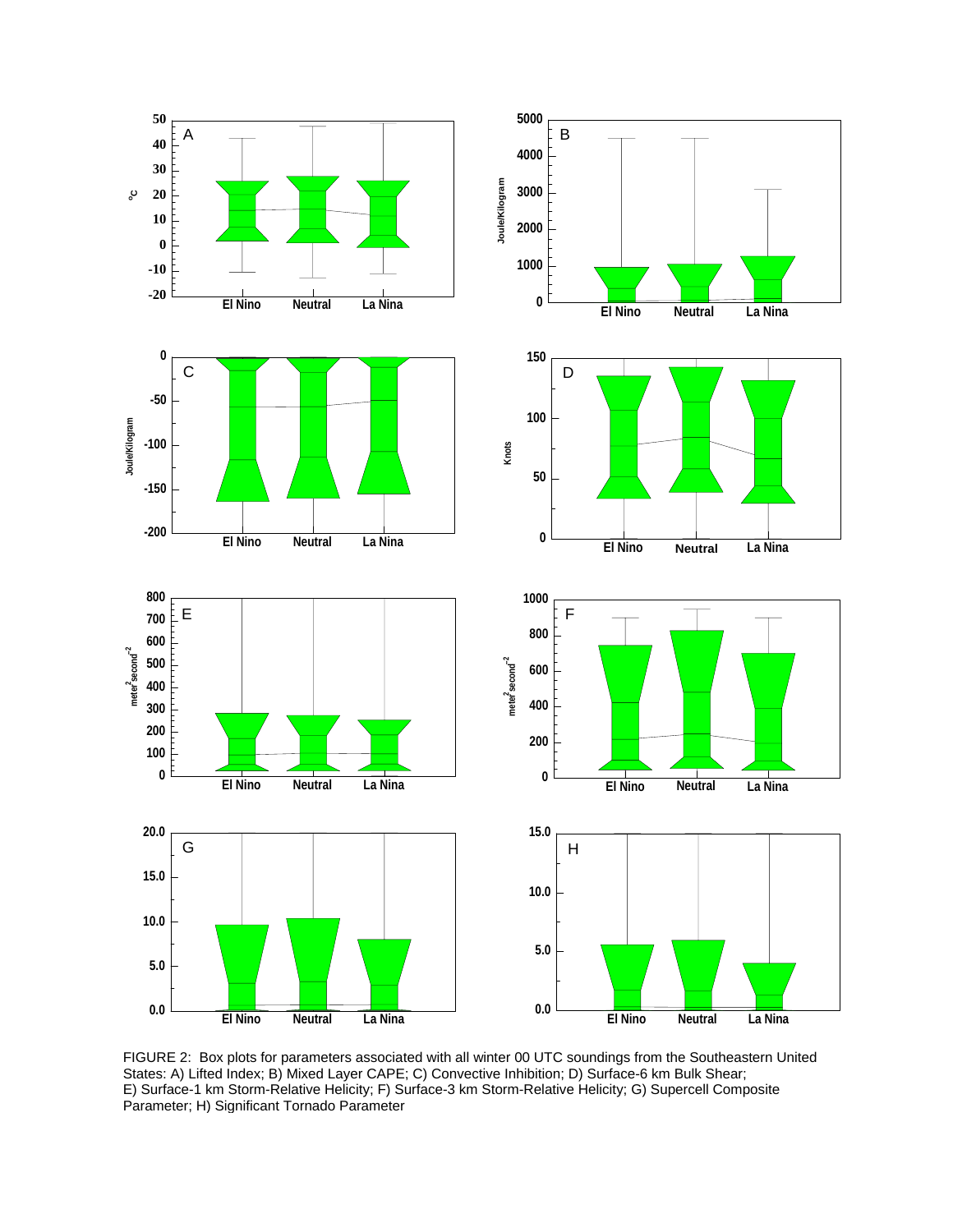This only impacted the outliers; it had no effect on any of the thresholds plotted on the box chart. Since BKSHR is the magnitude of the vector difference and by definition must be a positive number, values less than zero indicated erroneous input data. There is slightly higher BKSHR during the N and EN phases than during the LN phase. This is apparent in the median values of (77, 84, 66) for (EN, N, LN). The 25% value for LN is approximately equal to the 10% values of both the EN and N phases. This again suggests weaker shear during LN.

To expeditiously remove outliers and erroneous data, Surface–1 km Storm-Relative Helicity is again capped at 800  $\text{m}^2\text{s}^2$ , and values less than zero were truncated from the data distributions. The Surface–1 km SRH graph shows very little dependence on ENSO phase (Fig. 2E).

The situation changes when a deeper layer is used in the computation of the SRH. The Surface–3 km SRH distributions (Fig. 2F) display an ENSO dependence similar to that shown by the Surface–6 km Bulk Shear. There is somewhat less Surface–3 km SRH present in the wintertime atmosphere over the Southeastern United States during La Niña than during the other phases. Further, the Neutral phase typically has a stratification that results in more Surface–3 km SRH than the other phases.

To display the supercell composite parameter distributions, the series have been truncated at zero since generally only positive values are compatible with supercell development. Further, positive outliers are capped at 20, which does not change any of the thresholds shown in the box chart (Fig. 2G). The lowest 75% of the positive STP values has virtually the same distribution regardless of the ENSO phase. The  $75<sup>m</sup>$ percentile values are (3.1, 3.3, 2.9) for (EN, N, LN). However, the  $90<sup>th</sup>$  percentile values are (9.7, 8.0, 10.4).

Using similar reasoning as stated with the supercell composite parameter, the significant tornado parameter (Fig. 2H) was truncated at zero, and the capping maximum value was set at 15. The STP distributions are very similar to those of the SCP: the lowest  $75^{\%}$  of the positive values for all three ENSO phases has virtually the same distribution. However, there are marked differences in the  $90<sup>th</sup>$  percentile values of (5.6, 6.0, 4.0).

## **4.3** *Results*

The thermodynamic and kinematic parameters have produced contrasting results concerning which, if any, ENSO phase is more apt to produce severe weather. The thermodynamic parameters (LI, CAPE, CIN) reveal that the structure of the atmosphere is slightly more favorable for severe weather (unstable) during the La Niña phase. In contrast, the kinematic parameters (BKSHR, Surface–1 km SRH, Surface–3 km SRH) are more favorable for severe weather during the EN and N phases. [The composite parameters (SCP, STP), which are a combination of both thermodynamic and kinematic parameters, indicate a slightly higher propensity for supercell and significant tornado development over the southeastern United States during the winter in Neutral and El Niño years than in the La Niña phase years.]

# **5. DISCUSSION AND CONCLUSIONS**

Analysis of significant severe thunderstorm proximity sounding data indicates that severe storms develop under the same conditions regardless of ENSO phase. Thus, as long as appropriate synoptic conditions arise, severe weather will occur. The question then remains: do parameters related with severe thunderstorms occur more frequently during any ENSO phase?

All 00 UTC soundings taken over the southeastern United States during the winter months of 46 years were examined in an attempt to determine if favorable conditions for storms are preferentially found during any ENSO phase. Mixed signals are revealed. The thermodynamic parameters favor storm development during the LN phase, and the kinematic parameters favor storm development during the EN and N phases. When empirical composite parameters are considered, it is seen that there is a slight preference for winter severe thunderstorm activity in the southeast to be suppressed during La Niña years.

These findings are physically reasonable when the typical jet stream patterns associated with the three ENSO phases are considered (Climate Prediction Center 2003b). During the warm EN phase, the jet stream generally enters the United States through the southwestern states below the Rocky Mountain plateau so that the jet is typically positioned above the Gulf Coast over the southeast. This promotes relatively strong winds in the mid- to upper-troposphere and thus produces high values of the kinematic parameters.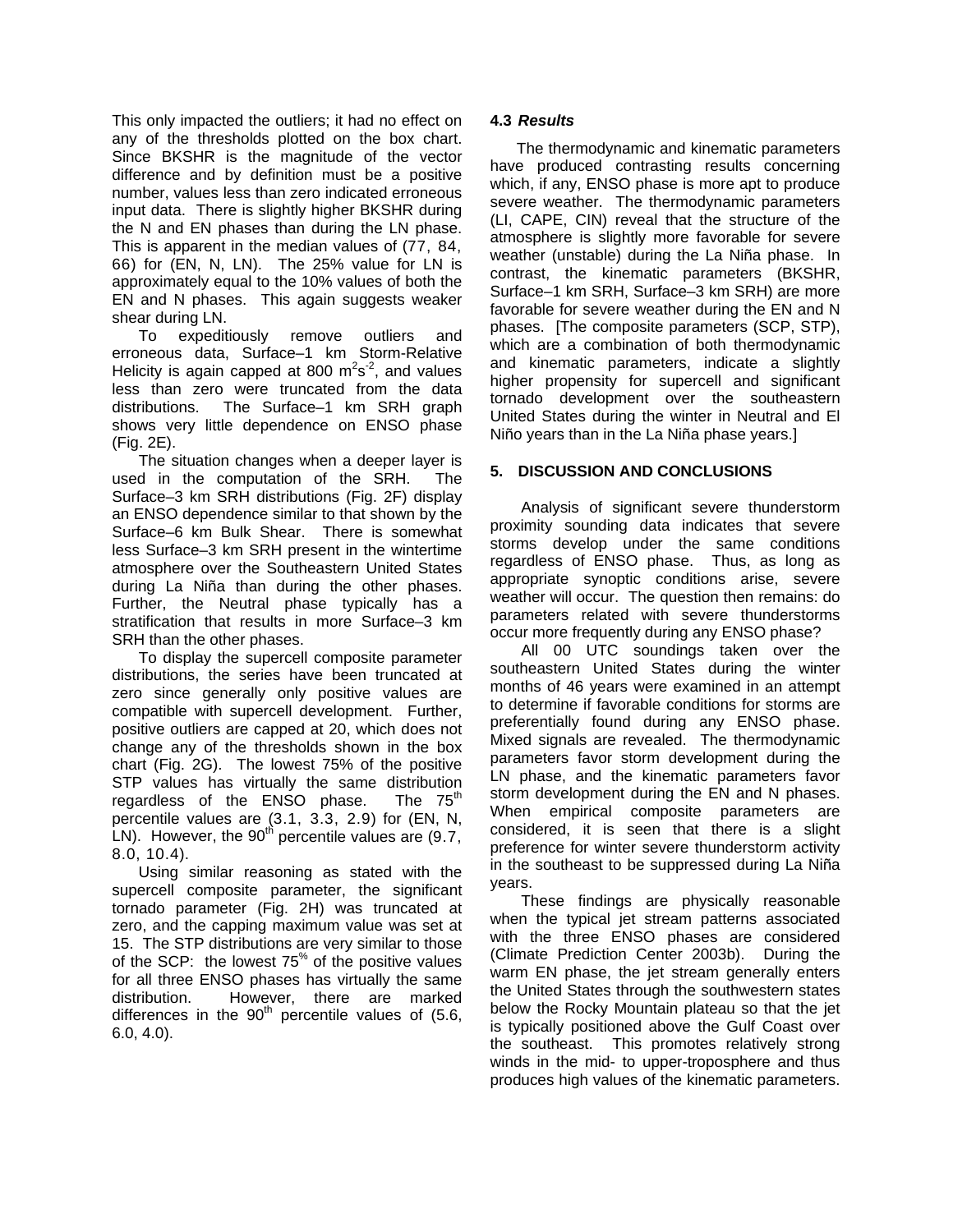Northwest of the jet stream, relatively cool, dry conditions prevail.

The cool LN phase is in contrast to the EN phase. The jet stream enters the western United States through the northwestern states (above the Rocky Mountains). The resulting lee trough over the eastern United States typically positions the jet stream across the southeastern states farther to the north. This lowers the values of the kinematic parameters, but the vertical circulations associated with the jet bring warm, moist low-level air into the area south of the jet and increase the magnitude of the thermodynamic sounding parameters over the area.

It must be emphasized that these differences are subtle. Like all climatological signals, they represent long-term trends. They do not provide a tool for making seasonal or other extended forecasts; rather, they show that other things being equal, the atmospheric stratification over the Southeastern United States is typically less compatible for the occurrence of severe thunderstorms (3/4" or larger hail, thunderstorm gusts of 58 mph or faster, tornados) during a La Niña winter than during Neutral or El Niño winters.

*Acknowledgements:* This paper grew out of an Oak Ridge Institute for Science and Education (ORISE) summer intern program project by the lead author (VS) at the Storm Prediction Center. This program was funded by NOAA's National Weather Service EEO Office. The University of Oklahoma and the National Severe Storms Laboratory assisted with the actual arrangements for the program. Richard Naden, Peggy Stogsdill, Linda Crank, and Daphne Zaras deserve special recognition.

## **6. REFERENCES**

- Agee, E., and S. Zurn-Birkhimer, 1998: Variations in USA tornado occurrences during El Niño and La Niña. Preprints, *19th Conf. on Severe Local Storms*, Minneapolis, MN, Amer. Meteor. Soc., 287-290.
- Bove, M.C., 1998: Impacts of ENSO on United States tornadic activity. Preprints, *19th Conf. on Severe Local Storms*, Minneapolis, MN, Amer. Meteor. Soc., 313-316.
- Brooks, H. E., and J. P. Craven, 2002: A database of proximity soundings for significant severe thunderstorms. Preprints, *21st Conf. on Severe Local Storms*, San Antonio, TX, Amer. Meteor. Soc., 639-642.
- Browning, P., 1998: ENSO-related severe thunderstorm climatology of northwest Missouri. Preprints, *19th Conf. on Severe Local Storms*, Minneapolis, MN, Amer. Meteor. Soc., 291-292.
- Climate Prediction Center, 2003a: Cold and warm episodes by season. [Available online at http://www.cpc.ncep.noaa.gov/products/ analysis\_monitoring/ensostuff/ensoyears.html.]
- Climate Prediction Center, 2003b: El Niño and La Niña-related winter features over North America. [Available online at http://www.cpc.noaa.gov/products/analysis\_ monitoring/ensocycle/nawinter.html.}
- Craven, J. P., and H. E. Brooks, 2004: Baseline climatology of sounding derived parameters associated with deep, moist convection. *National Weather Digest*, in press.
- $\Box$ ,  $\Box$ , and J. A. Hart, 2002: A baseline climatology of soundings derived parameters associated with deep, moist convection. Preprints*, 21st Conf. on Severe Local Storms*, San Antonio, TX, Amer. Meteor. Soc., 643- 646.
- \_\_\_\_\_, R. E. Jewell, and H. E. Brooks, 2002: Comparison between observed convective cloud-base heights and lifting condensation level for two different lifted parcels. *Wea. Forecasting*, **17**, 885-890.
- Elliott, W. P., and D. J. Gaffen, 1991: On the utility of radiosonde humidity archives for climate studies. *Bull. Amer. Meteor. Soc.*, **72**, 1507- 1520.
- Galway, J. G., 1956: The lifted index as a predictor of latent instability. *Bull. Amer. Meteor. Soc*., **37**, 528-529.
- Glickman, T. S., Ed., 2000: *Glossary of Meteorology*. 2nd ed. Amer. Meteor. Soc., 855pp.
- Marzban, C. and J. T. Schaefer, 2001: The correlation between U.S. tornadoes and Pacific sea surface temperatures. *Mon. Wea. Rev*., **129**, 884-895.